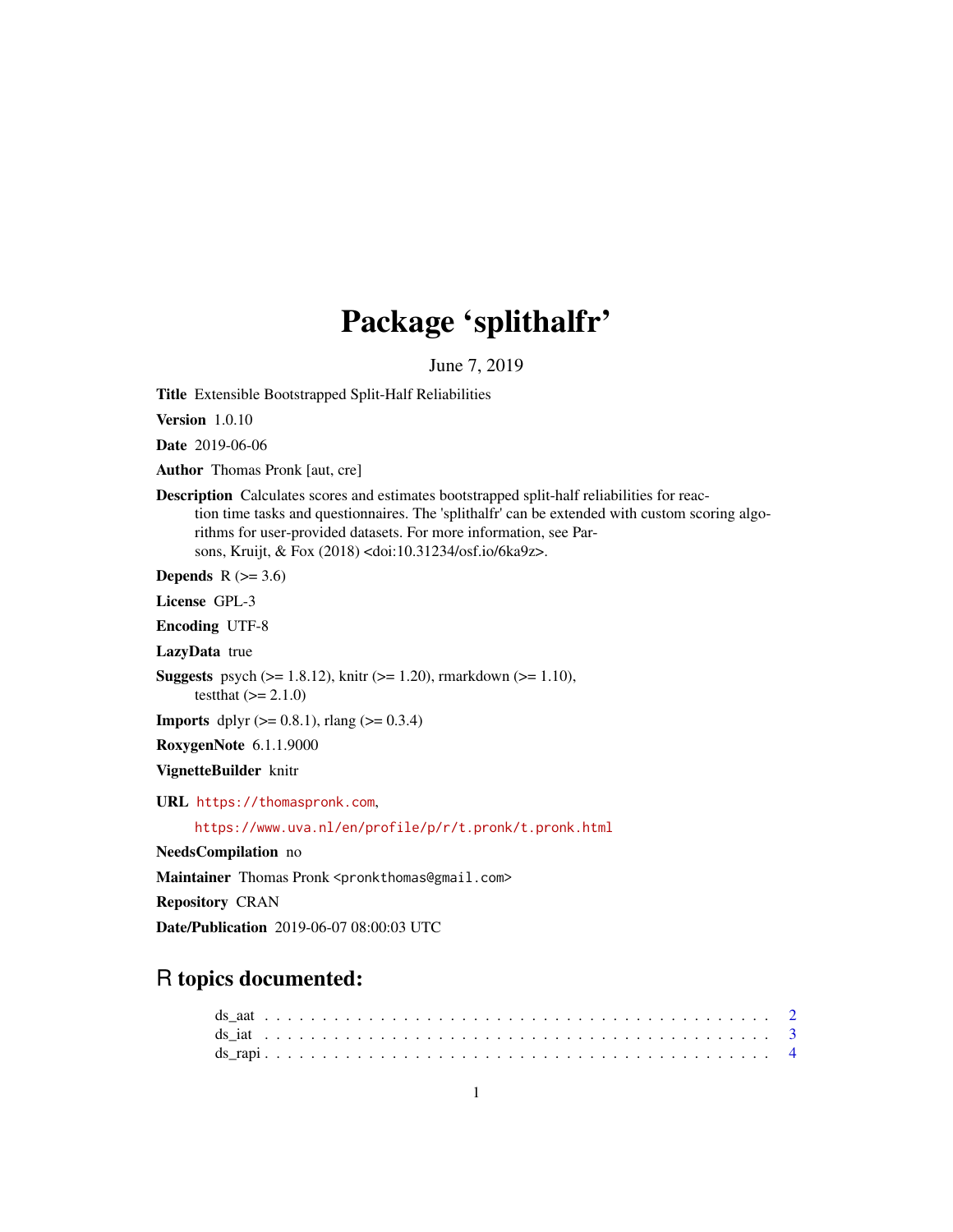#### <span id="page-1-0"></span> $2 \,$  ds\_aat  $\frac{1}{2}$  ds\_aat  $\frac{1}{2}$  ds\_aat  $\frac{1}{2}$  ds\_aat  $\frac{1}{2}$  ds\_aat  $\frac{1}{2}$  ds\_aat  $\frac{1}{2}$  ds\_aat  $\frac{1}{2}$  ds\_aat  $\frac{1}{2}$  ds\_aat  $\frac{1}{2}$  ds\_aat  $\frac{1}{2}$  ds\_aat  $\frac{1}{2}$  ds\_aat  $\frac{1}{2}$  ds\_aat  $\frac{$

| Index |  |  |  |  |  |  |  |  |  |  |  |  |  |  |  |  |
|-------|--|--|--|--|--|--|--|--|--|--|--|--|--|--|--|--|
|       |  |  |  |  |  |  |  |  |  |  |  |  |  |  |  |  |
|       |  |  |  |  |  |  |  |  |  |  |  |  |  |  |  |  |
|       |  |  |  |  |  |  |  |  |  |  |  |  |  |  |  |  |
|       |  |  |  |  |  |  |  |  |  |  |  |  |  |  |  |  |
|       |  |  |  |  |  |  |  |  |  |  |  |  |  |  |  |  |

ds\_aat *Example Approach Avoidance Task (AAT) Measurement Data in JAS-MIN2 Format*

#### Description

The JASMIN2 AAT was an irrelevant feature task, in which participants were instructed to approach/avoid left/right rotated stimuli. This particular AAT presented stimuli from a "test" category, which were math-related pictures, and from a "control" category, which were pictures unrelated to math. It registered approach responses by participants pressing (and holding) the arrow down key, while avoid responses were given via the arrow up key. Upon a response, the stimulus zoomed in or out, until it disappeared from the screen. The first response to a stimulus was logged, as well as the final response, as defined by the stimulus completely zooming in or out. Upon a correct final response the next trial started and upon an incorrect final response the current trial was repeated. The first and final response to each trial was logged. The dataset contains one row per trial. This dataset was graciously provided by [Eva Schmitz.](https://www.researchgate.net/profile/Eva_Schmitz4)

#### Usage

ds\_aat

#### Format

An object of class data.frame with 24480 rows and 13 columns.

#### Details

- UserID. Identifies participants
- approach\_left. If TRUE, participants were instructed to approach left rotated stimuli. If FALSE, participants were instructed to approach right rotated stimuli.
- trial\_type. Values: "approach" or "avoid"
- cat. Stimulus category: practice, test, or control
- stim. Stimulus
- response. Initial response;  $1 =$  correct,  $2 =$  incorrect,  $3 =$  timeout (no response in 4000 ms), 4  $=$  invalid key
- rt. Response time in milliseconds
- sust. Was approach or avoid response sustained until the stimulus was completely zoomed in or out?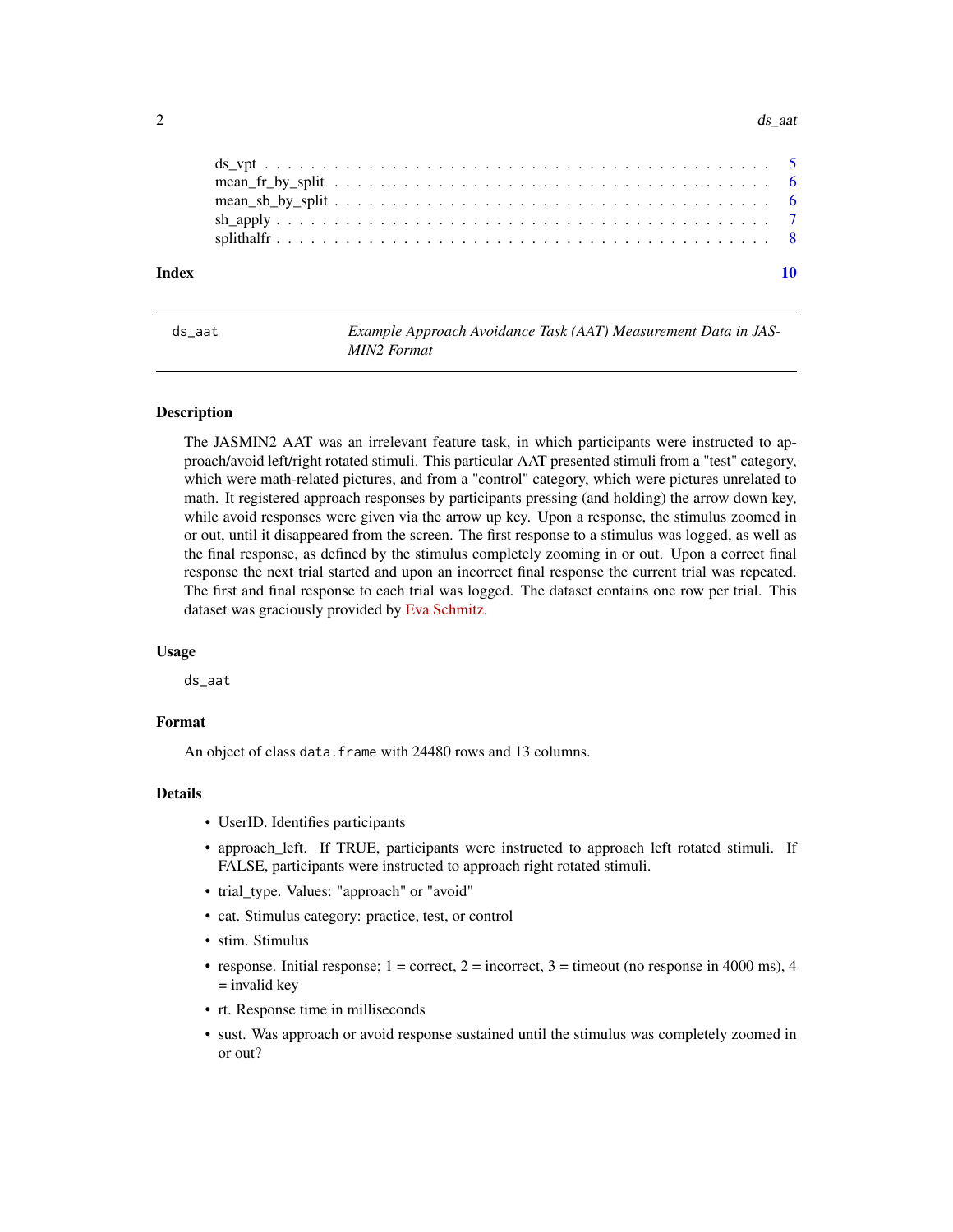#### <span id="page-2-0"></span> $ds\_iat$  3

- final\_response. Final response; the response that ended the current trial. Possible values are the same as for response
- block. Counts blocks, starting at zero
- trial. Counts trials in blocks, starting at zero
- attempt. Counts attempts (responses) in trials, starting at zero
- block\_type. Type of block: "assess1" and "assess2" for assessment trials with salient stimuli

ds\_iat *Example Implicit Association Task (IAT) Data in JASMIN2 Format*

#### Description

The JASMIN2 IAT closely followed the original IAT procedure [\(Greenwald, McGhee, & Schwartz,](https://dx.doi.org/10.1037/0022-3514.74.6.1464) [1998\)](https://dx.doi.org/10.1037/0022-3514.74.6.1464), except that target and attribute trials did not alternate. Upon a correct response, the next trial started. Upon an incorrect response, the current trial was repeated. The response to each trial was logged. This particular dataset is from a Drinker Identity IAT [\(Lindgren et al., 2013\)](https://dx.doi.org/10.1037/a0027640) that was used in a cross-cultural study. Drinker was target 1, non-drinker was target 2, me was attribute 1, and not-me was attribute 2. The dataset contains one row per trial. This dataset was graciously provided by [Helle Larsen.](https://scholar.google.com/citations?user=ugPnkjEAAAAJ&hl=en)

#### Usage

ds\_iat

#### Format

An object of class data. frame with 3568 rows and 11 columns.

#### Details

Overview of columns:

- UserID. Identifies participants
- t1\_left. If TRUE, the first combination block had target 1 on the left (and target 2 on the right)
- a1 left. If TRUE, the first combination block had attribute 1 on the left (and attribute 2 on the right)
- cat. Category that stimulus belonged to
- stim. Stimulus
- response. Response; 1 = correct, 2 = incorrect, 3 = timeout (no response in 4000 ms), 4 = invalid key
- rt. Response time in milliseconds. Note that some response times may exceed the timeout window due to clock errors on the computer that the IAT was administered
- block. Counts blocks, starting at zero
- trial. Counts trials in blocks, starting at zero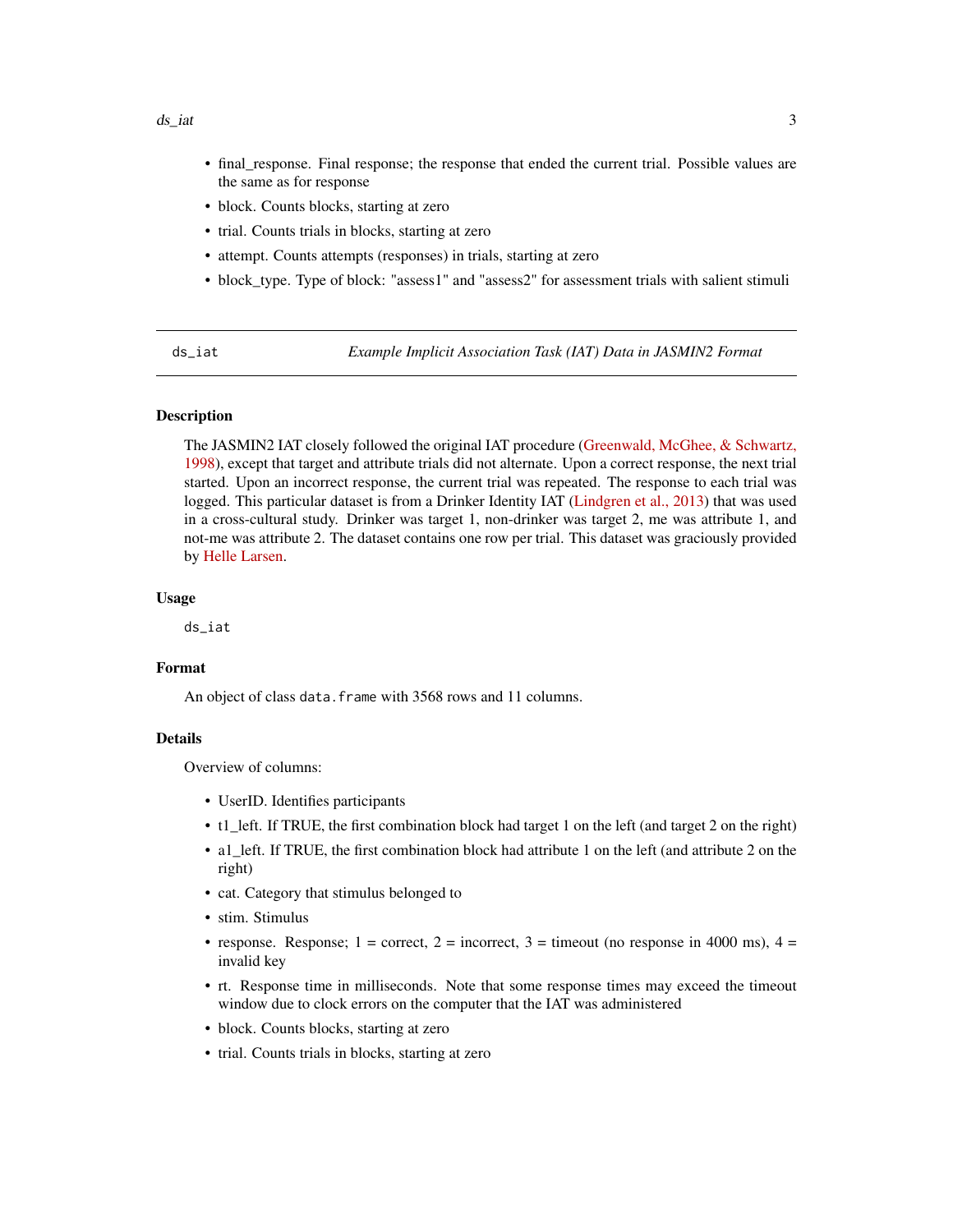- <span id="page-3-0"></span>• attempt. Counts attempts (responses) in trials, starting at zero
- block\_type. Type of block

The variable block\_type can have these values:

- tar\_discr: target discrimination
- att\_discr: attribute discrimination
- tar1att1\_1: target 1 with attitude 1, practice block
- tar1att1\_2: target 1 with attitude 1, test block
- tar\_rev: reverse target discrimination
- tar1att2\_1: target 1 with attitude 2, practice block
- tar1att2\_2: target 1 with attitude 2, test block

ds\_rapi *Example 23-item Rutgers Alcohol Problem Inventory (RAPI) data*

#### Description

The RAPI is a questionnaire which asks how often a participant experienced each of 23 alcoholrelated problems within the last year [\(White & Labouvie, 1989\)](https://research.alcoholstudies.rutgers.edu/rapi). The dataset contains one row per participant.

#### Usage

ds\_rapi

#### Format

An object of class data. frame with 426 rows and 24 columns.

#### Details

The dataset contains the following columns:

- twnr. Identifies participants
- V1 to V23. Answers on each of the 23 RAPI items

Each item is answered on a four-point scale with the following answer options:

- $\bullet$  0 = None
- $\bullet$  1 = 1-2 times
- $2 = 3-5$
- $3 =$ More than 5 times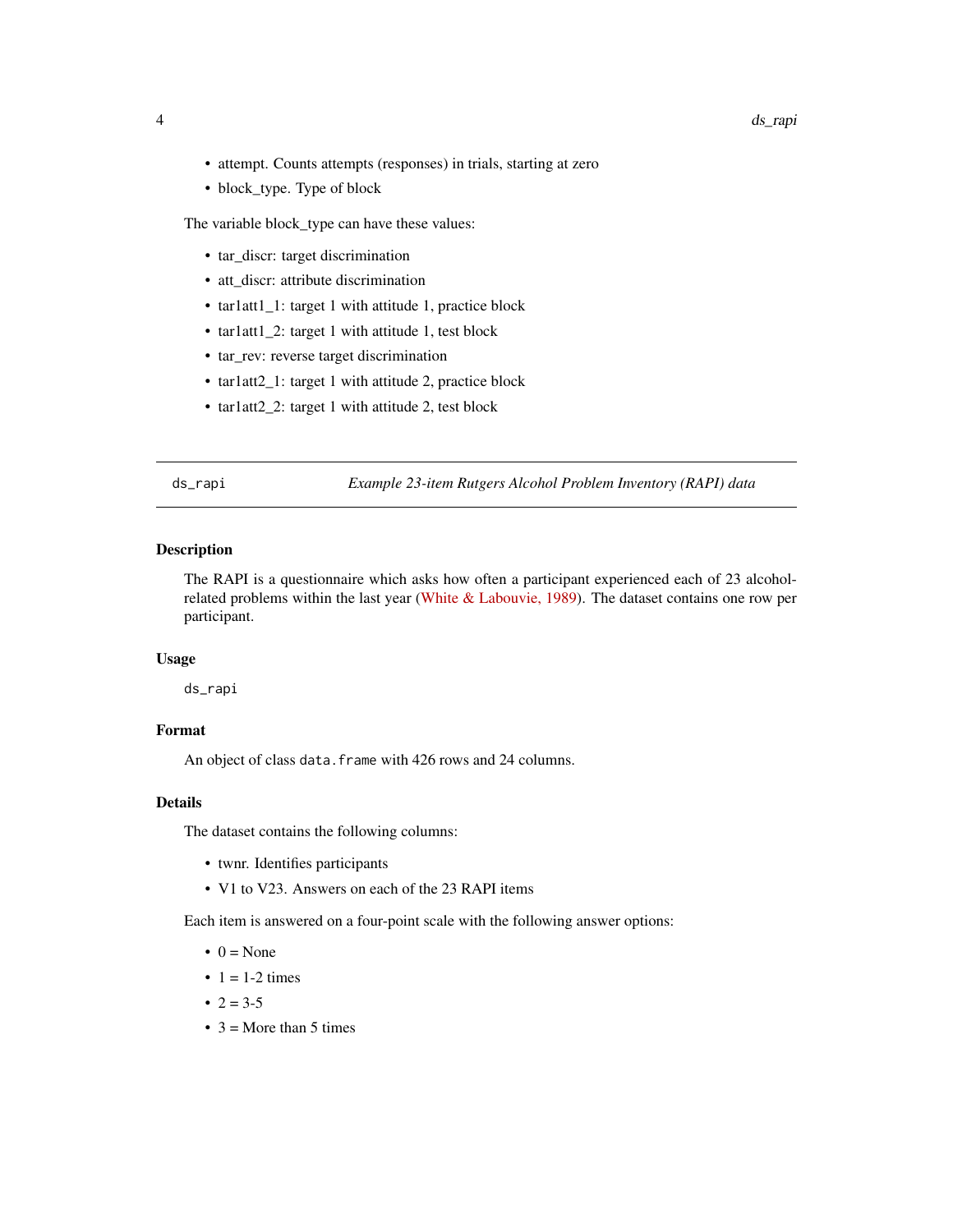<span id="page-4-0"></span>ds\_vpt *Example Visual Probe Task (VPT) Measurement Data in JASMIN1 Format*

#### **Description**

The JASMIN1 VPT distinguished between "test" stimuli, which are in some way assumed to be salient to the participant and "control" stimuli, which are not. Test and control stimuli were presented in pairs, with one left and one right, followed by a probe that was an arrow pointing up or down. Participants needed to indicate whether the arrow pointed up or down. Upon a correct response the next trial started and upon an incorrect response the current trial was repeated. Only the first response to a new trial was logged. This particular VPT was part of the pre-measurement of a cognitive bias modification study. The "test" stimuli were alcoholic beverages and the "control" stimuli were non-alcoholic beverages, selected from the Amsterdam Beverage Picture Set [\(Pronk,](https://doi.org/10.1111/acer.12853) [Deursen, Beraha, Larsen, & Wiers, 2015\).](https://doi.org/10.1111/acer.12853) The dataset contains one row per trial. This dataset was graciously provided by [Marilisa Boffo.](https://www.researchgate.net/profile/Marilisa_Boffo)

#### Usage

ds\_vpt

#### Format

An object of class data. frame with 19520 rows and 12 columns.

#### Details

- UserID. Identifies participants
- patt. Probe-at-test. If "yes", the probe was positioned at the test stimulus. If "no", the probe was positioned at the control stimulus.
- phor. Probe horizontal position. Values: "left" or "right"
- thor. Test horizontal position. Values: "left" or "right"
- keep. If "yes" the probe was superimposed on the stimuli. If "no" the probe replaced the stimuli.
- pdir. Probe direction. Values: "up" or "down"
- stim. Stimulus
- response. Response; 1 = correct, 2 = incorrect, 3 = timeout (no response in 5000 ms), 4 = invalid key
- rt. Response time in milliseconds
- block. Counts blocks, starting at zero
- trial. Counts trials in blocks, starting at zero
- block\_type. Type of block: "assess" for assessment trials with salient stimuli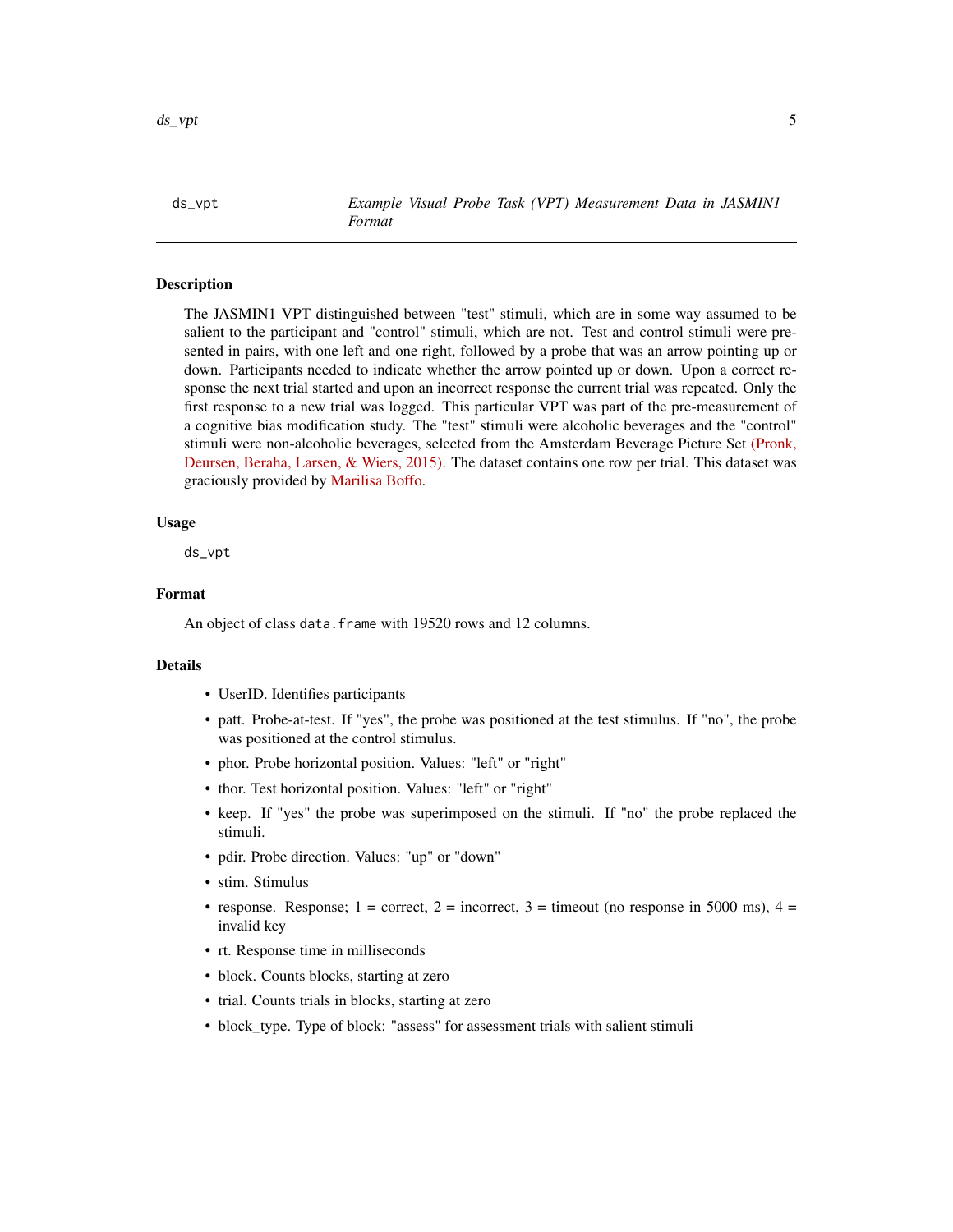<span id="page-5-0"></span>

#### Description

Flanagan-Rulon reliability coefficient averaged over each split. Can be applied to output of sh\_apply

#### Usage

```
mean_fr_by_split(ds)
```
#### Arguments

ds (data frame) a data frame with columns "split", "score\_1", and "score\_2"

#### Value

(numeric) mean Flanagan-Rulon coefficient

#### Examples

```
# N.B. This example uses R script from the vignette: "rapi_sum"
data("ds_rapi", package = "splithalfr")
rapi_fn_sets <- function (ds) {
  return (list(
    items = unlist(ds[paste("V'', 1 : 23, sep = "")])
 ))
}
rapi_fn_score <- function (sets) {
  return (sum(sets$items))
}
ds_splits = sh_apply(ds_rapi, "twnr", rapi_fn_sets, rapi_fn_score, 10)
mean_fr_by_split(ds_splits)
```

| mean_sb_by_split | Spearman-Brown reliability coefficient averaged over each split. Can |
|------------------|----------------------------------------------------------------------|
|                  | be applied to output of sh_apply                                     |

#### Description

Spearman-Brown reliability coefficient averaged over each split. Can be applied to output of sh\_apply

#### Usage

mean\_sb\_by\_split(ds)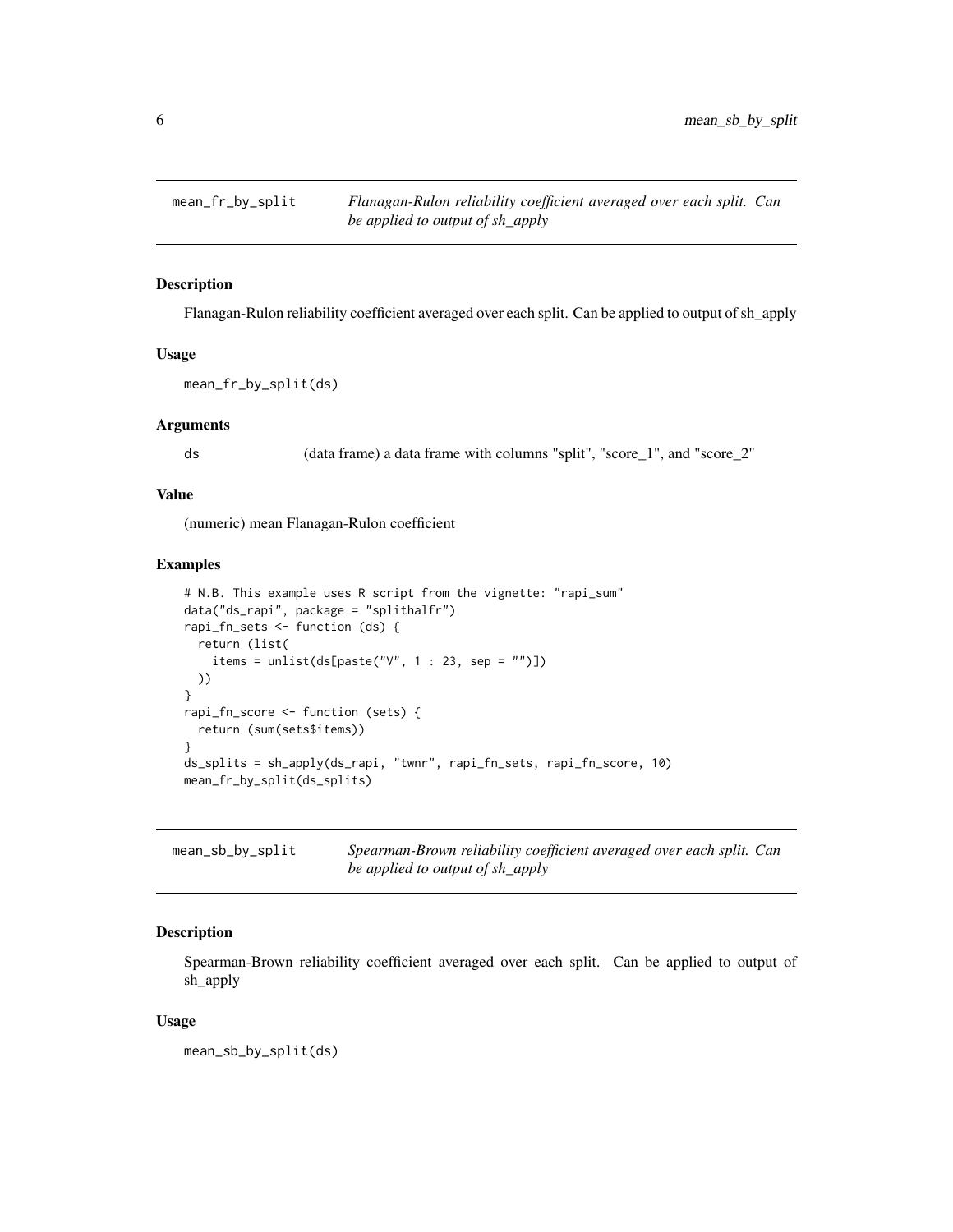#### <span id="page-6-0"></span>sh\_apply 7

#### Arguments

ds (data frame) a data frame with columns "split", "score\_1", and "score\_2"

#### Value

(numeric) mean Spearman-Brown coefficient

#### Examples

```
# N.B. This example uses R script from the vignette: "rapi_sum"
data("ds_rapi", package = "splithalfr")
rapi_fn_sets <- function (ds) {
  return (list(
    items = unlist(ds[paste("V", 1 : 23, sep = "")])
  ))
}
rapi_fn_score <- function (sets) {
  return (sum(sets$items))
}
ds_splits = sh_apply(ds_rapi, "twnr", rapi_fn_sets, rapi_fn_score, 10)
mean_sb_by_split(ds_splits)
```

| sh_apply | Apply a scoring algorithm to each participant using full or split data |
|----------|------------------------------------------------------------------------|
|          | set                                                                    |

#### Description

Apply a scoring algorithm to each participant using full or split data set

#### Usage

```
sh_apply(ds, participant_id, fn_sets, fn_score, split_count = 0,
  show_progress = TRUE)
```
#### Arguments

| ds            | (data frame) data frame containing data to score.                                                                                                                                                                                  |
|---------------|------------------------------------------------------------------------------------------------------------------------------------------------------------------------------------------------------------------------------------|
|               | participant id (character) name of column that identifies participants in ds.                                                                                                                                                      |
| $fn\_sets$    | (function) receives data from a single participant, should return a list of sets that<br>may be split. Elements of sets that are data frames are split by row. Elements of<br>sets that are lists or vectors are split by element. |
| fn_score      | (function) receives full or split sets, should return a single number.                                                                                                                                                             |
| split_count   | (numeric) Default: 0. If 0, applies fn_score on full set. If $> 0$ , applies fn_score<br>to split sets, split_count times.                                                                                                         |
| show_progress | (logical) Default: TRUE. If TRUE, prints current split number each split.                                                                                                                                                          |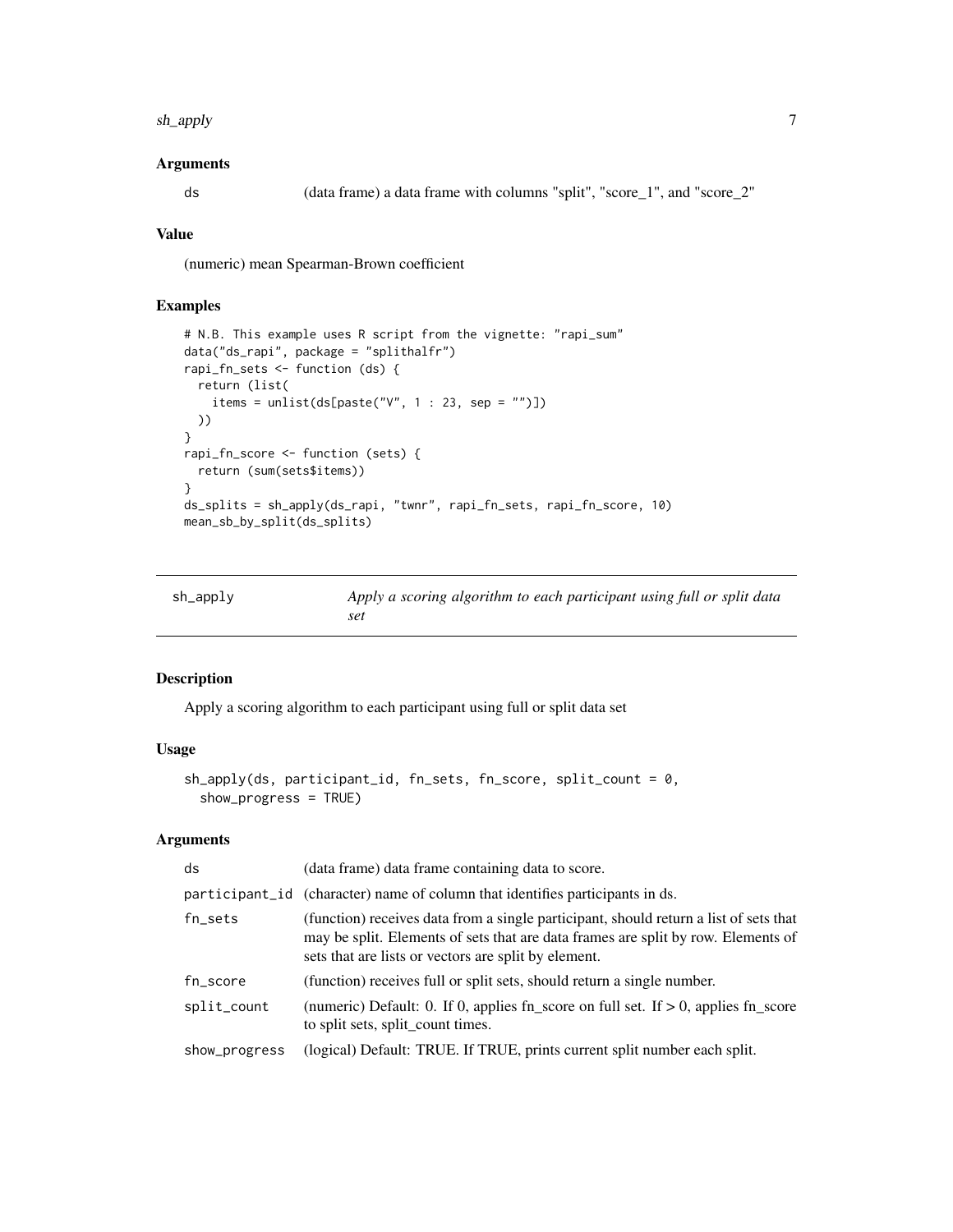#### <span id="page-7-0"></span>Value

(data frame) If split count  $== 0$ , returns a data frame with a column for participant id and a column named "score" for fn\_score applied to the full data of each participant. If split\_count  $> 0$ , it splits each element returned by fn\_sets into two halves that differ at most by one in size, applies fn\_score on split data, and returns a data frame with a column for participant\_id, a column "split" that counts splits, and "score 1" and "score 2" with the score of each split.

#### Examples

```
# N.B. This example uses R script from the vignette: "rapi_sum"
data("ds_rapi", package = "splithalfr")
rapi_fn_sets <- function (ds) {
 return (list(
    items = unlist(ds[paste("V'', 1 : 23, sep = "")])
 ))
}
rapi_fn_score <- function (sets) {
 return (sum(sets$items))
}
# Calculate scores per participant on full data
sh_apply(ds_rapi, "twnr", rapi_fn_sets, rapi_fn_score)
# Calculate split scores per participant ten times
sh_apply(ds_rapi, "twnr", rapi_fn_sets, rapi_fn_score, 10)
```
splithalfr *splithalfr: Extensible Bootstrapped Split-Half Reliabilities*

#### Description

Calculates scores and estimates bootstrapped split-half reliabilities for reaction time (RT) tasks and questionnaires. The splithalfr can be extended with custom scoring algorithms for user-provided datasets.

#### Details

The splithalfr vignettes demonstrate how to write a custom scoring algorithm based on included example scoring algorithms and datasets:

- vignette("rapi\_sum") Sum-score for data of the 23-item version of the Rutgers Alcohol Problem Index [\(White & Labouvie, 1989\)](https://research.alcoholstudies.rutgers.edu/rapi)
- vignette("vpt\_diff\_of\_means") Difference of mean RTs for correct responses, after removing RTs below 200 ms and above 520 ms, on Visual Probe Task data [\(Mogg & Bradley,](https://doi.org/10.1080/026999399379050) [1999\)](https://doi.org/10.1080/026999399379050)
- vignette("aat\_double\_diff\_of\_medians") Double difference of medians for correct responses on Approach Avoidance Task data [\(Heuer, Rinck, & Becker, 2007\)](http://doi.org/10.1016/j.brat.2007.08.010)
- vignette("iat\_dscore\_ri") Improved d-score algorithm for data of an Implicit Association Task that requires a correct response in order to continue to the next trial [\(Greenwald,](http://dx.doi.org/10.1037/0022-3514.85.2.197) [Nosek, & Banaji, 2003\)](http://dx.doi.org/10.1037/0022-3514.85.2.197)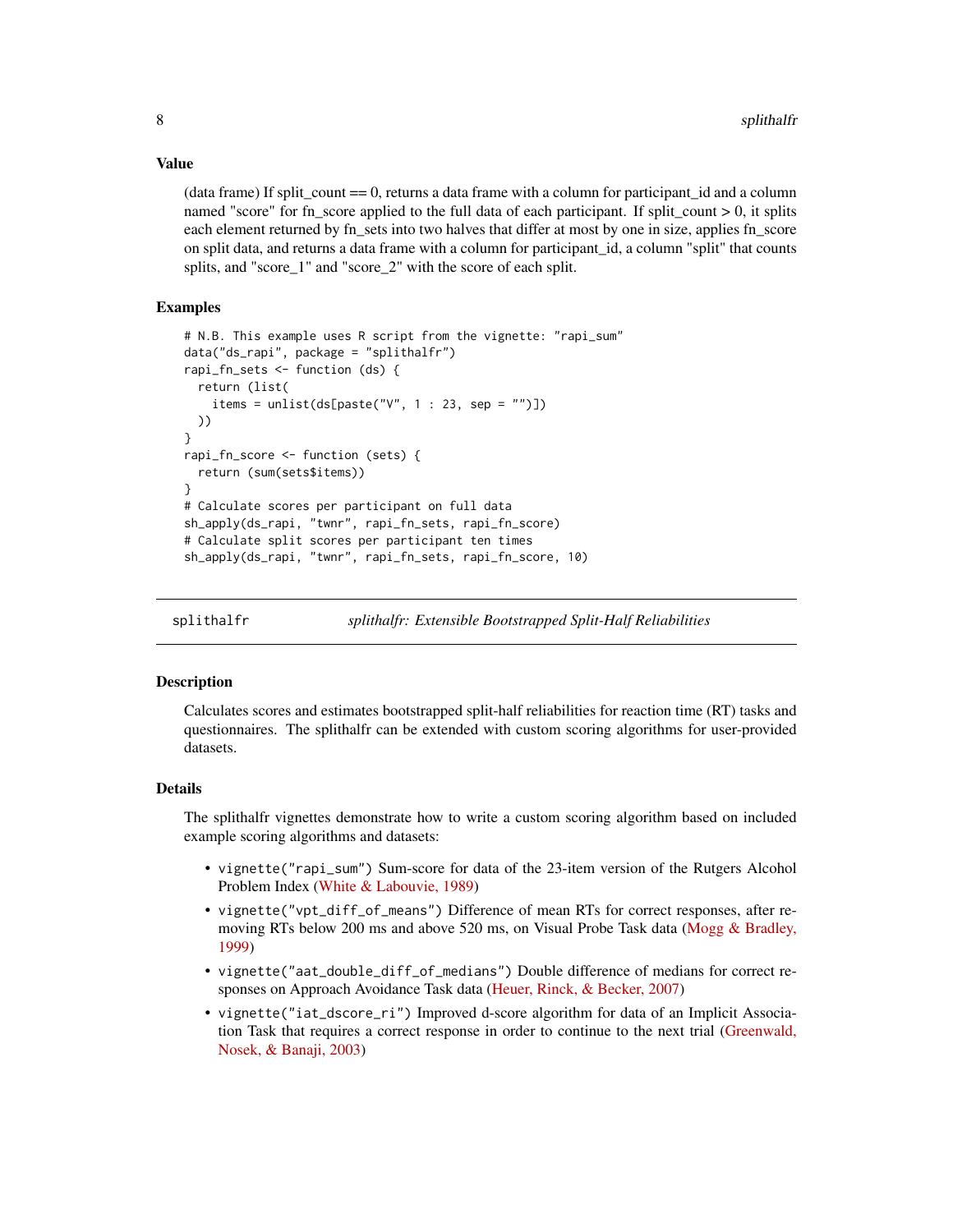#### splithalfr 90 and 200 minutes and 200 minutes and 200 minutes and 200 minutes and 200 minutes and 30 minutes and 30 minutes and 30 minutes and 30 minutes and 30 minutes and 30 minutes and 30 minutes and 30 minutes and 30 m

#### Validation of algorithms

- The R script included in each vignette has been validated by comparing the splithalfr score for a single participant with the same score calculated via Excel. The materials for each test can be found in [the splithalfr GitHub repository.](https://github.com/tpronk/splithalfr/tree/master/tests)
- The splithalfr splitting algorithm has been validated via a set of simulations that are not included in this package. The R script for these simulations can be found [here.](https://github.com/tpronk/splithalfr_simulation)

#### Related packages

These R packages offer bootstrapped split-half reliabities for specific scoring algorithms and are available via CRAN at the time of this writing: [multicon,](https://cran.r-project.org/package=multicon) [psych,](https://cran.r-project.org/package=psych) and [splithalf.](https://cran.r-project.org/package=splithalf)